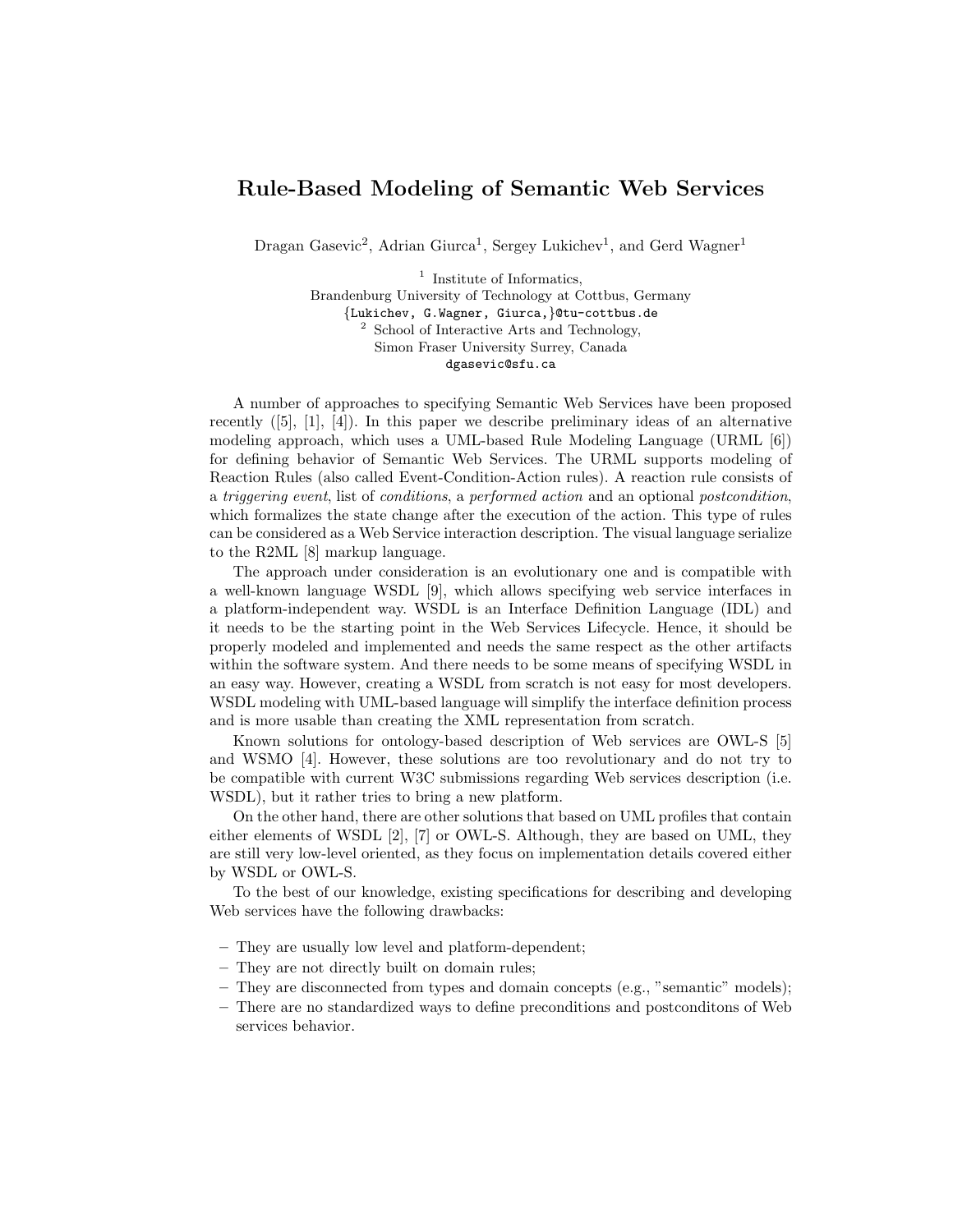Since we also aiming at generation semantically enriched Web service descriptions, we propose using WSDL-S [1] that introduces a few WSDL extensions that fully address our goals, and yet it allows us preserving compatibility with the standard WSDL. WSDL-S has the following features:

- It is defined as an extension of the standard WSDL with the goal to be fully compatible with standard Web Service specifications and tools. So, it is an evolutionary approach rather than revolutionary approach such as OWL-S;
- It enables annotating datatypes using domain ontologies, but still they are defined by using XML Schema. In fact, there are new XML attributes added to the WSDL specification: *wssem:modelReference* to refer to the ontology concepts, and wssem:schemaMapping attribute defining how a complex type is transformed into a domain ontology specification by using a mapping language;
- Precondition XML element can be defined for each operation definition in WSDL. It defines a set of assertions that must be met before a Web service operation can be invoked;
- $-$  *Effect* XML element can be defined for each operation definition in WSDL. It states that the output is returned or it can make statements about what changes in the state are expected to occur upon invocation of the service;
- It is fully agnostic about the language used for defining domain ontologies (e.g., UML, ODM, OWL) and rules (OCL, SWRL, RuleML, R2ML).

As can be seen from the listed features of WSDL-S, this language has a lot of concepts, similar to the concepts of reaction rules, described above. A WSDL interface operation corresponds to a reaction rule in the following way:

- $A$  WSDL *input* element is modeled as an incoming message that represents the triggering event;
- $A$  WSDL *output* element is modeled as an outgoing message representing the triggered action;
- Rule conditions and the postcondition can be used to model the WSDL-S precondition and the WSDL-S effect;
- A WSDL outfault element can be modeled as an alternative action (in the form of an outgoing message) bound to a corresponding error condition in a reaction rule of the form ON-IF-THEN-ELSE.

The following reaction rule example [3] illustrates the above mappings:

This rule has a R2ML serialization<sup>3</sup> and this serialization maps into the following WSDL-S parts:

The vocabulary of this rule corresponds to the WSDL-S type declaration:

<types>

```
<xs:schema>
 <xs:complexType name="ProductOrderRequest">
```
<xs:sequence>

<sup>&</sup>lt;sup>3</sup> see more examples on reaction rules on the official R2ML web page http://oxygen.informatik.tu-cottbus.de/rewerse-i1/?q=node/6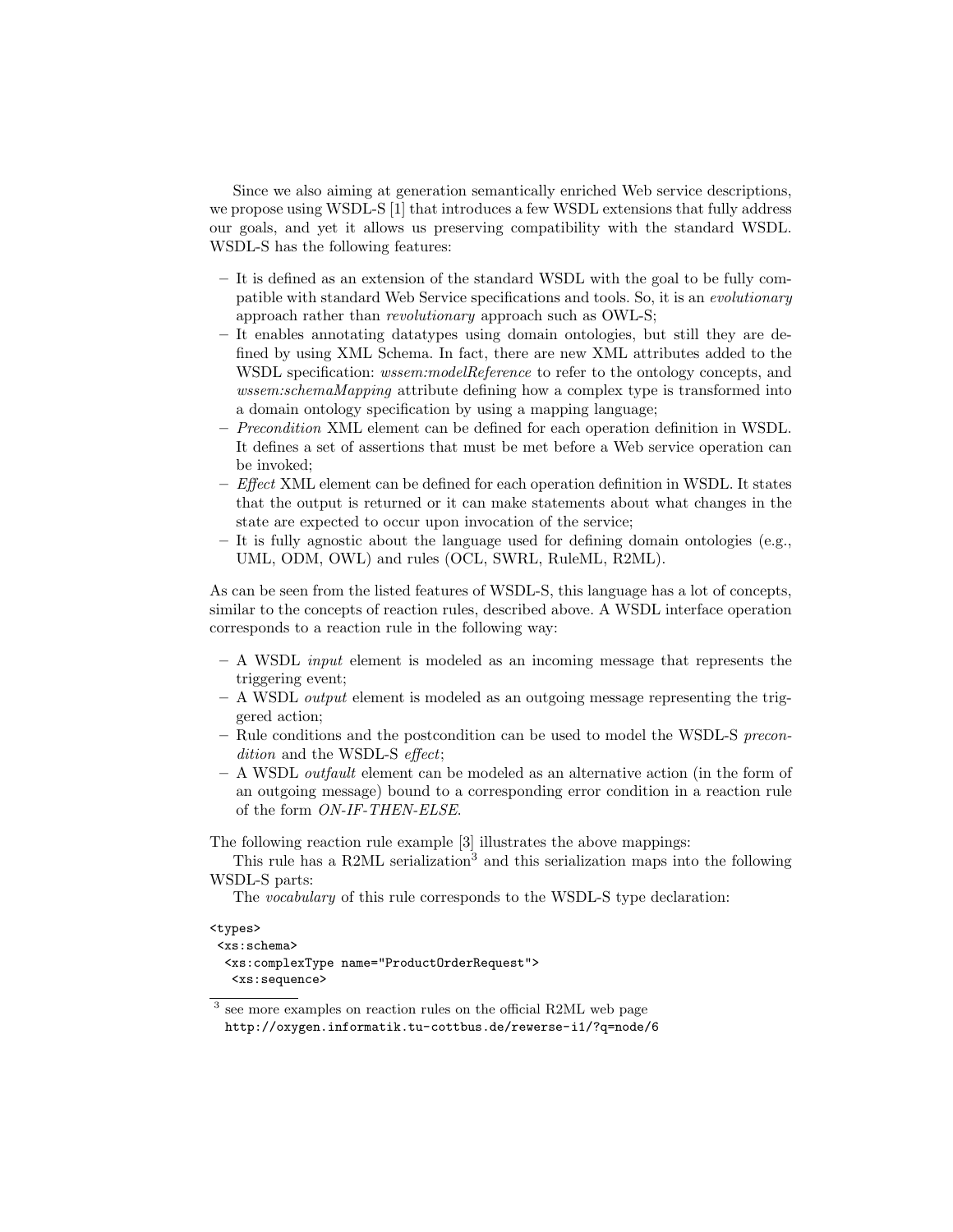

Fig. 1. On customer bookitem request, if the item is available, then approve order and decrease amount of items in stock.

```
<xs:element name="item" type="srv:Item"
                            wssem:modelReference="b:Item"/>
    <xs:element name="quantity" type="xs:integer"
                                wssem:modelReference="b:quantity"/>
    <xs:element name="customer" type="srv:Customer"
                                wssem:modelReference="b:Customer"/>
    <xs:element name="sender" type="xs:anyURI"
                              wssem:modelReference="b:sender"/>
   </xs:sequence>
  </xs:complexType>
    <xs:complexType name="ProductOrderResponse">
   <xs:sequence>
    <xs:element name="validOrder" type="xs:boolean"
                                  wssem:modelReference="b:validOrder"/>
   </xs:sequence>
  </xs:complexType>
</xs:schema>
</types>
   The rule corresponds to the following WSDL-S interface fragment:
<interface name="PurchaseOrder">
```

```
<operation name="b:processPurchaseOrder" pattern="wsdl:in-out"
        wssem:modelReference="b:RequestPurchaseOrder">
 <input messageLabel="processPurchaseOrderRequest"
            element="srv:ProductOrderRequest"/>
 <output messageLabel="processPurchaseOrderResponse"
             element="srv:ProductOrderResponse"/>
 <wssem:precondition name="BookIsAvailable"
 wssem:modelReference=
     "b:rules/r2ml:RuleBase/r2ml:ReactionRuleSet/
        r2ml:ReactionRule[@r2ml:ruleID='ID01']/r2ml:conditions">
 <wssem:effect name="DecreaseItemStock"
  wssem:modelReference=
```